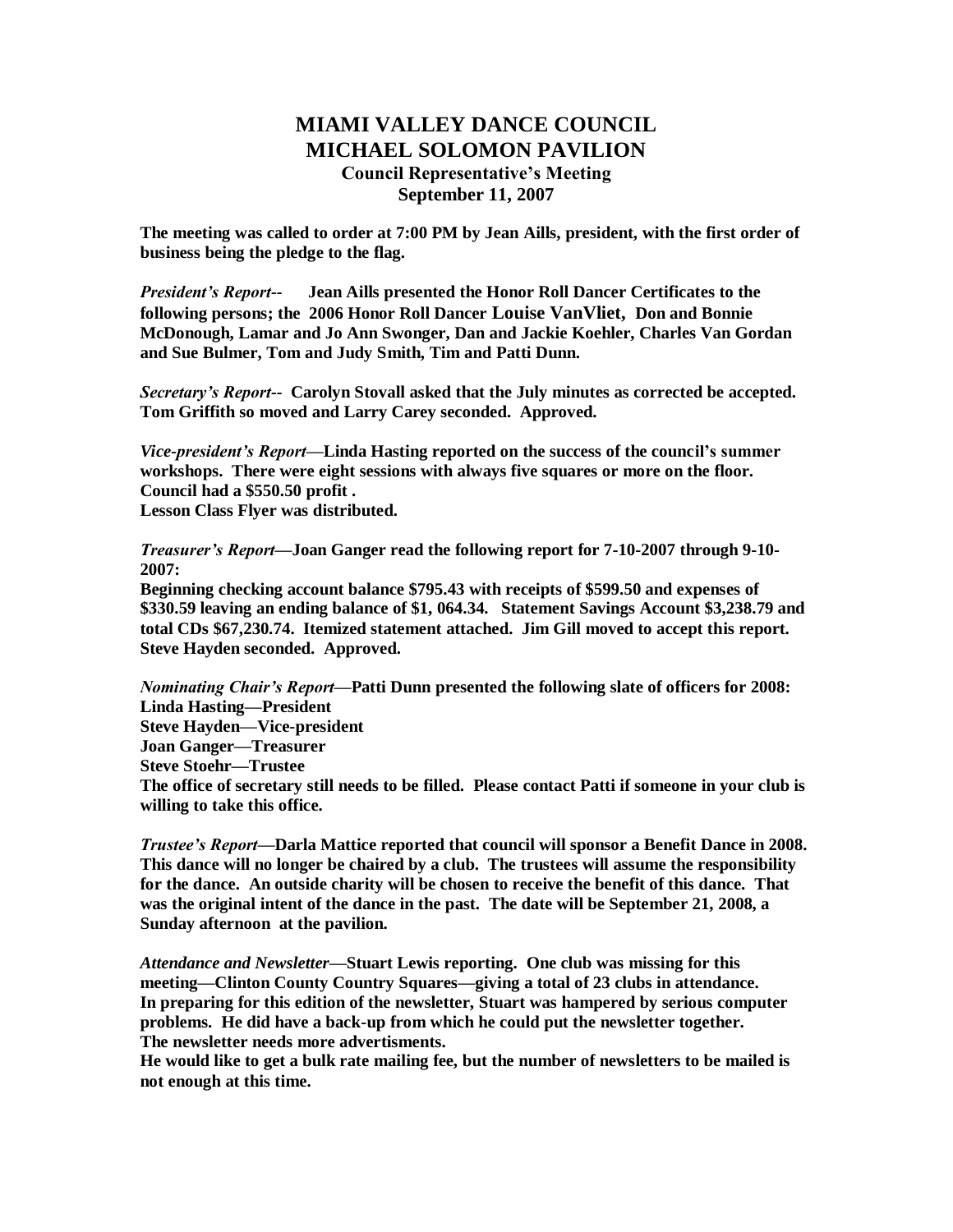**Jean Aills said the club roster's are due at the January meeting. She requested that email addresses be included on the roster.**

*Caller's Asso—***no report** *Award's Chair***—no report**

*State Corp Report—***Sharry Hayden gave highlights from the 8-5-2007 meeting.**

**Mini-Legacy—planning for this at Cleveland Convention.**

**Convention procedures passed out.**

**Convention reports: 2007 Akron reported 811 dancers and 186 callers/cuers/leaders and spouses; cleared \$5,000; putting money toward a website to promote square dancing. 2008 Cleveland: will be held at Bertrum Center, Aurora, OH; 44 registered with 20 rooms reserved, 200 still available. When reserving a room, tell hotel you are with the Square Dance Convention; otherwise, you will be told hotel is full.**

**All dance rooms will have plastic floors except upper level Rounds.**

**Convention has the entire hotel, Friday morning till Sunday night, so dancing can continue as long as someone is calling/cuing.**

**Food may be brought in and banners may be hung.**

**Two restaurants at the hotel—casual and fine dining. There will be a buffet for breakfast and lunch.**

**Other restaurants and hotels in the area.**

**2009 Cincinnati theme will be "I Heard It Through the Grapevine"; same location as last convention.**

**State Friendship Badges were discussed—lack of interest in them.**

**Buckeye Round Dance Council: Sept. 30 Harvest Dance at Buckeye Lake. Friday workshop at the 2008 Cleveland Convention .**

**Showcase of Ideas at the National Convention—Ohio pins went over well. Would like to upgrade the table next year and request info/ideas from all councils. Would like the Buckeyes again.**

**New Business: 2012 State Convention bid—Akron; 2010 National in Louisville asking for volunteers, and the 2011 National will be held in Detroit, MI.**

**Maryanne Jackson is selling Conversation Ribbons.**

**Steve Hayden will work on State Corp. Website.**

**Next State Corp meeting will be Nov.4, 2007, in Gahanna, OH.**

*MS Support Committee—***Ed Cordray.**

**Because the Super Bees folded, the 1st and 3rd Saturdays of the month were opened. There were two requests for those nights—Gem City Squares and Jack Pladdys. Jack Pladdys has since withdrawn his request, so Gem City will move to the Saturday openings.**

**Ed asked if there was any interest in a wireless router being installed at the pavilion. It can be made available for \$25 a month.** 

**Pavilion fianancial report was read. Beginning balance 7-1-2007 was \$20,906.61. Receipts totalled \$2,965 and expenses \$692.12 leaving an ending balance 8-31-2007 of \$23,179.49. Itemized report attached to minutes.**

*Historian***—Sharry Hayden—no report**

*Hotline***—Jean Aills said that it is imperative that updates be given to her so that she can keep the hotline current.**